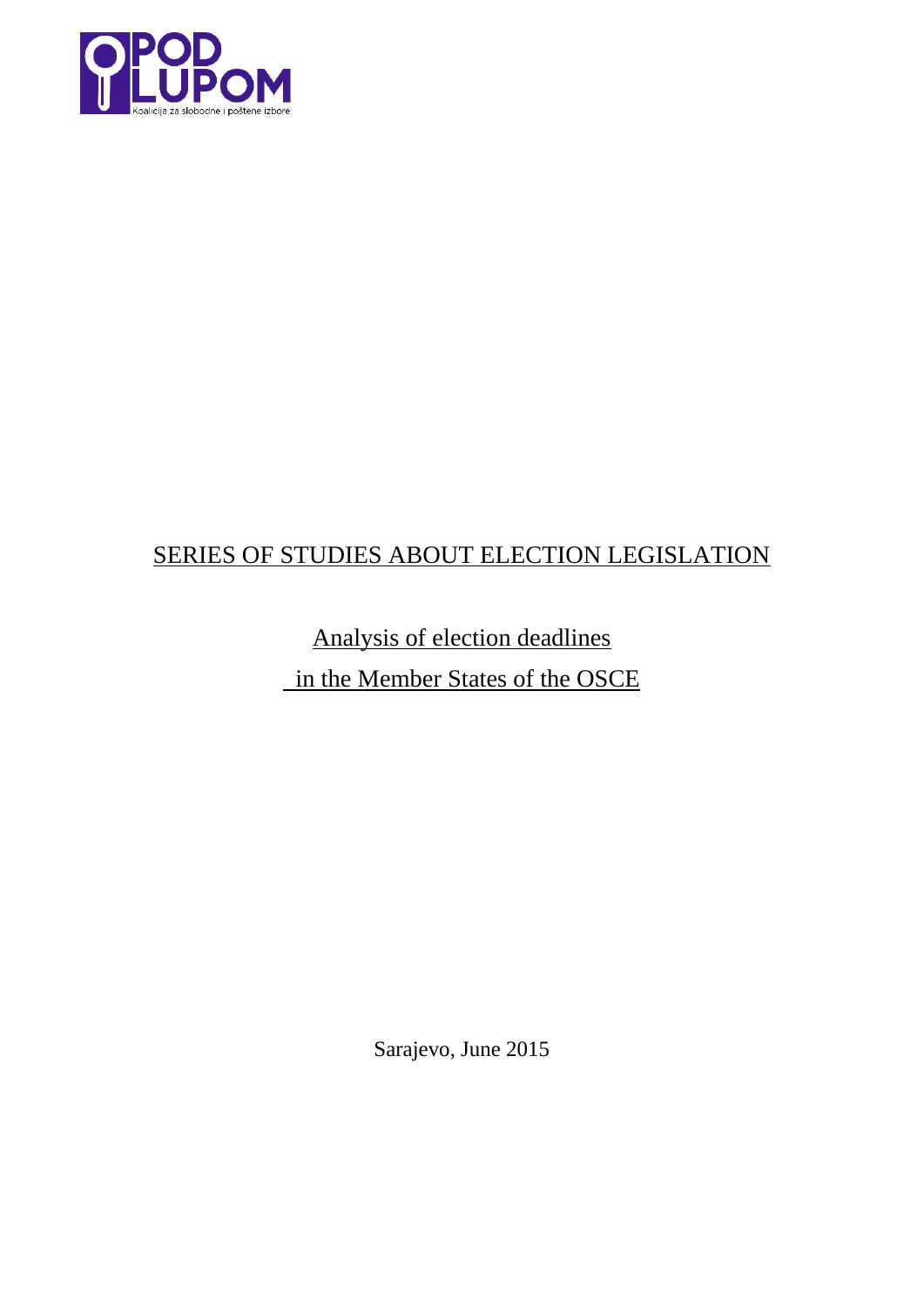# **CONTENT**

| <b>ANALYSIS BY AREA:</b>                              |
|-------------------------------------------------------|
| ELECTIONS ANNOUNCEMENT AND CERTIFICATION OF POLITICAL |
|                                                       |
|                                                       |
| DETERMINING NUMBER AND LOCATION OF POLLING            |
|                                                       |
|                                                       |
|                                                       |
|                                                       |
|                                                       |
|                                                       |
|                                                       |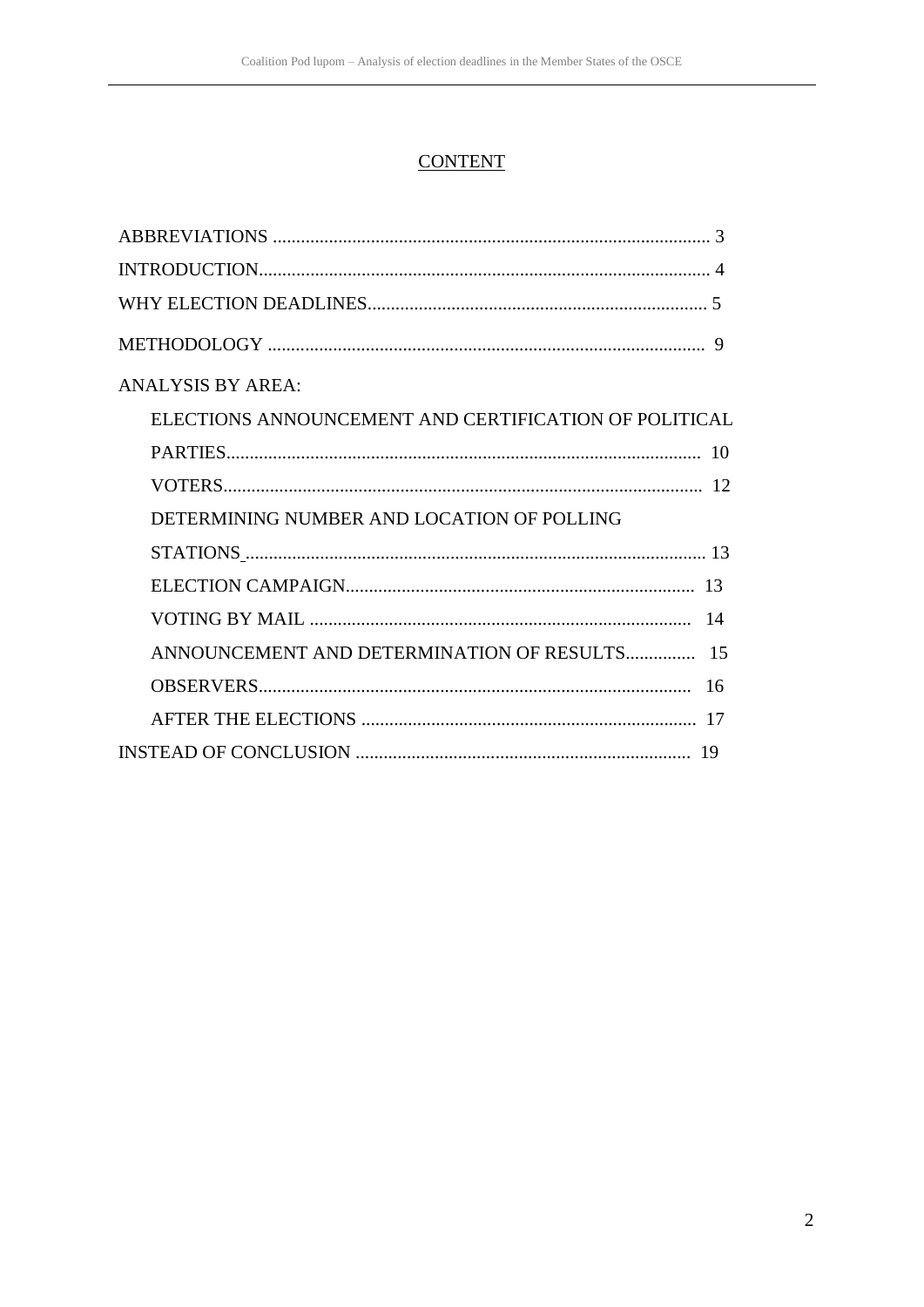# **ABBREVIATIONS**

| <b>BiH</b>        | Bosnia and Herzegovina                                        |
|-------------------|---------------------------------------------------------------|
| <b>CEC BiH</b>    | Central Election Commission of Bosnia and Herzegovina         |
| <b>OSCE</b>       | Organization for Security and Co-operation in Europe          |
| <b>OSCE/ODIHR</b> | Organization for Security and Co-operation in Europe / Office |
|                   | for Democratic Institutions and Human Rights                  |
| <b>CVR</b>        | Central Voters' Register                                      |
| <b>PS</b>         | <b>Polling Station</b>                                        |
| <b>DCM</b>        | Diplomatic and Consular Missions                              |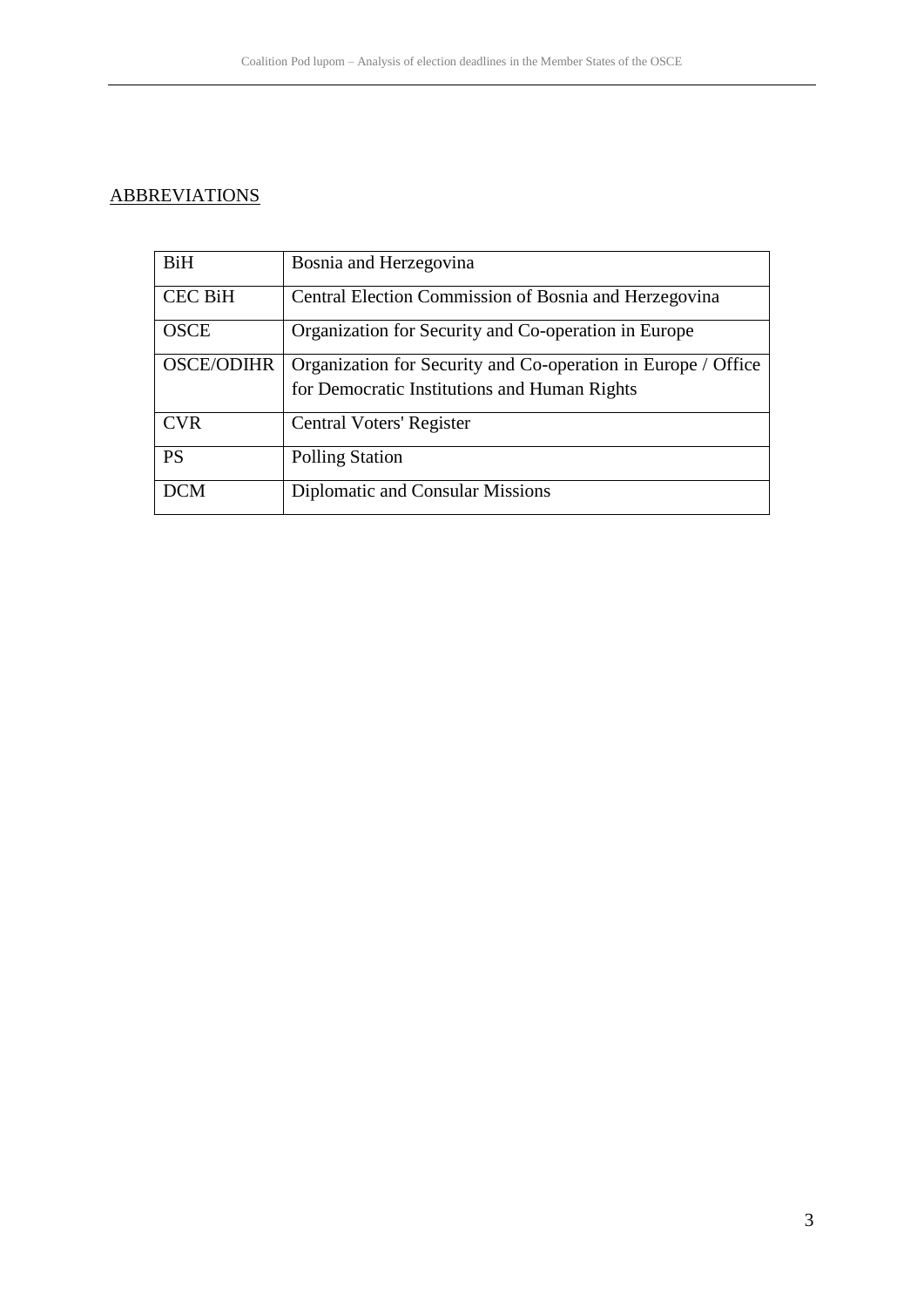# **INTRODUCTION**

Coalition for Free and Fair Elections 'Pod Lupom', composed of 6 civil society organizations from the whole country, has started monitoring the election process in Bosnia and Herzegovina (BiH) on July 1, 2014.

The general assessment of the Elections observed is that they were held in a democratic and fair atmosphere and in accordance with the Election Law and related rules and procedures, with a small number of irregularities and critical situations, and isolated incidents.

However, some irregularities in the electoral process were observed during fieldwork in certain legal arrangements and application of existing regulations, which suggests that there is a need for improvements in the Election Law and the implementing regulations of the CEC BiH as well as in their implementation in the field and in narrowing the space for possible abuse. In relation to this, the Coalition made a number of recommendations in its Final Report<sup>1</sup> on the General Elections 2014 in BiH.

After observing the implementation of the General Elections, the Coalition activities continue in the direction of contributing to the improvement of the electoral process in Bosnia and Herzegovina. In the post-election period the Coalition organized a conference in Sarajevo and three round tables in Mostar, Banja Luka and Tuzla where the relevant stakeholders, especially those who are directly participating in the electoral process, discussed the presented recommendations, and were asked to give their opinions on problems identified by the Coalition, as well as on other issues of election legislation.

With the aim of argumentation and conduct of fruitful discussions on specific topics which are identified as 'burning issues', the Coalition made a decision to form a working group composed of young researchers in April 2015 with the task of analyzing the Election Laws of the OSCE Member States. The first analysis is related to the Polling Station Committees which were characterized as the weakest link of the electoral process in Bosnia and Herzegovina.

<sup>1</sup> Final Report is available on the following link:

1

[http://podlupom.org/userfiles/file/Kona%C4%8Dni%20izvje%C5%A1taj%20%20Finalna%20verzija%20za%20](http://podlupom.org/userfiles/file/Kona%C4%8Dni%20izvje%C5%A1taj%20%20Finalna%20verzija%20za%20%C5%A1tampu%20%28BOS%29.pdf) [%C5%A1tampu%20%28BOS%29.pdf](http://podlupom.org/userfiles/file/Kona%C4%8Dni%20izvje%C5%A1taj%20%20Finalna%20verzija%20za%20%C5%A1tampu%20%28BOS%29.pdf)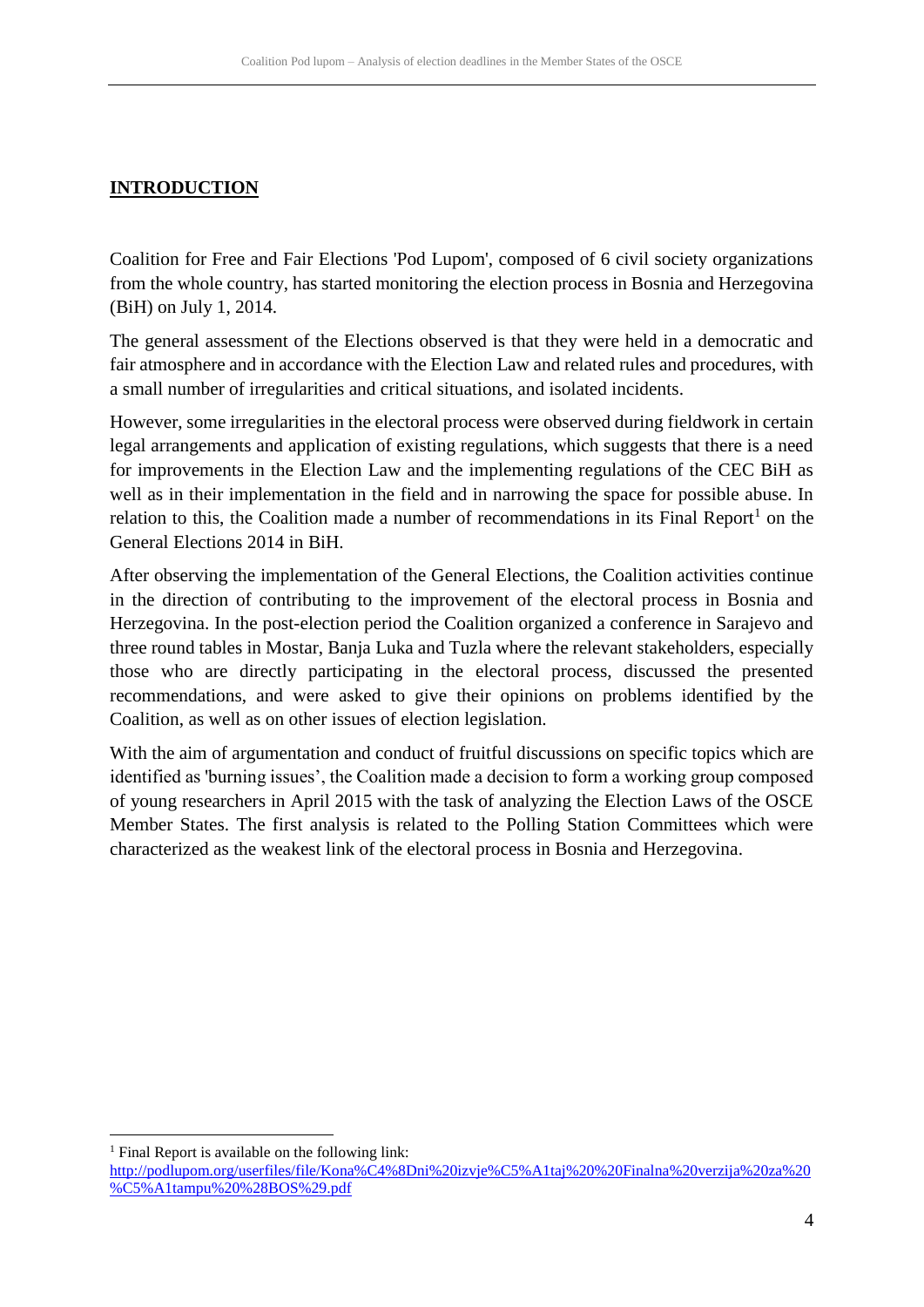# **WHY ELECTION DEADLINES**

By observing the General Elections in 2014, and according to information from the panel meetings, the problems with election deadlines, which are mostly prescribed in the Election Law, can be classified into several categories:

**The long duration of the electoral process** - taking into account the facts on the complexity of the elections in Bosnia and Herzegovina (a large number of electoral races on Election Day, a number of constituencies, open lists, verification of a large number of political subjects, printing a large number of different ballots, vote by mail, etc.) the provided election deadlines ensure sufficient time for the execution of all electoral activities.

### **Problems**

From the point of view of the main participants of the election process - citizens, election deadlines are too long and are repeated every two years. Given the fact that the elections are called at least 150 days before Election Day, that the final election results are published within 30 days after the elections, that in most cases there are no deadlines for the constitution of the executive government, citizens are placed in a situation that a single election cycle often takes up to 10 months for certain levels of government. During this period, there is a kind of vacuum in the functioning of both the executive and legislative authorities that are paid by citizens.

### **Suggestions**

*- It is necessary to consider and to shorten the overall length of the electoral process.*

*- It is necessary to establish the terms for the constitution of the executive government and sanctions for non-compliance with the deadlines, and conditions for re-announcement of elections.*

*- It is necessary to determine the responsibility of political subjects for non-compliance with the deadlines.*

## **The long duration and recurrence of similar election activities**

**a) Registration and verification of political parties and independent candidates** – The Election Law prescribes the period of 14 days for political parties and independent candidates to file their application. Since there are no central records of political parties, political parties are required to submit proof of registration that is not older than 60 days. Political parties and independent candidates are required to collect signatures for their candidacy with the exceptions provided by Law. The CEC shall, within 14 days, verify signatures and certify the political subjects.

### **Problems**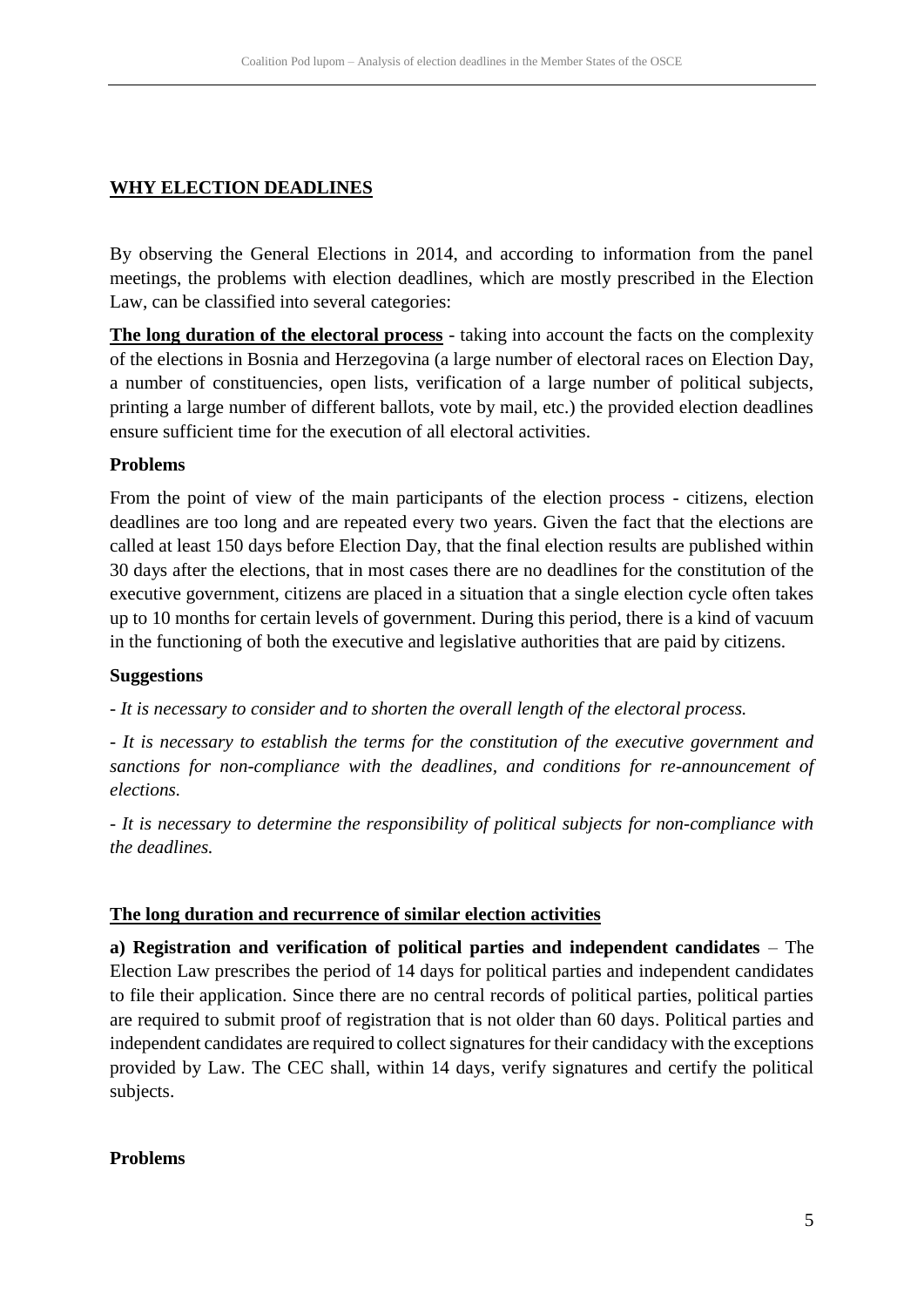Verification of signatures by CEC was conducted on a sample of 10% of signatures by checking unique identity number while all signatures are checked in cases of identified defects in the sample. Of the  $69$  registered political parties<sup>2</sup>, only one political party was rejected due to inadequate documentation while the applications of all 24 independent candidates were confirmed without problems. The obligation to collect signatures by registered political parties and the lack of adequate software for automatic signature verification causes long durability of this process.

## **Suggestions**

*- It is necessary to consider the adoption of the Law on political organizations at the national level that would determine the body responsible for the registration and monitoring of political parties, the obligation of political parties and ways of their elimination from the records in the case of termination and/or non-compliance with the Law. The existence of central public records and its regular update would annul the need to submit evidence of the existence of political parties.*

*- It is necessary to consider the abolition of the certification of the registered political parties and/or connect these activities with the certification of confirmation of candidates and candidates' lists.*

*- In line with the above, it is necessary to consider the complete abolition of the obligation to collect signatures to political parties that regularly fulfill their obligations in order to reduce the workload of the CEC to verify signatures.*

**b) Verification and announcement of candidates and lists of candidates** - Deadline for submission of lists is 90 days before Election Day where the CEC for the General Elections stipulated that the list can be submitted from in the period July 2 to July 12. There were a total of 753 registered candidates' lists with 7,892 candidates. The deadline for certification of lists was August 8 2014, ie 27 days from the last possible day for submission of the list. The Election Law also allows the possibility to correct or update the list of documentation. Central Election Commission for General Elections 2014 certified 732 candidate lists (97.21%) with 7,748 candidates (98.17%) checking their right of nomination and the validity of the list in terms of fulfilling the provisions on gender representation. CEC had time until August 28, 2014 to announce the candidate lists.

## **Problems**

1

The time period of almost three and a half months from the date of announcement of the elections until the day of announcing candidate lists is too long. The preparation of candidates' lists for political parties is a procedure that can be done much earlier than the announcement of the elections due to the fact that the election date is fixed. Possibility to update the documentation and/or to change the candidates causes unnecessary burdens on the CEC, except

<sup>2</sup> Report on conduct of General Elections by CEC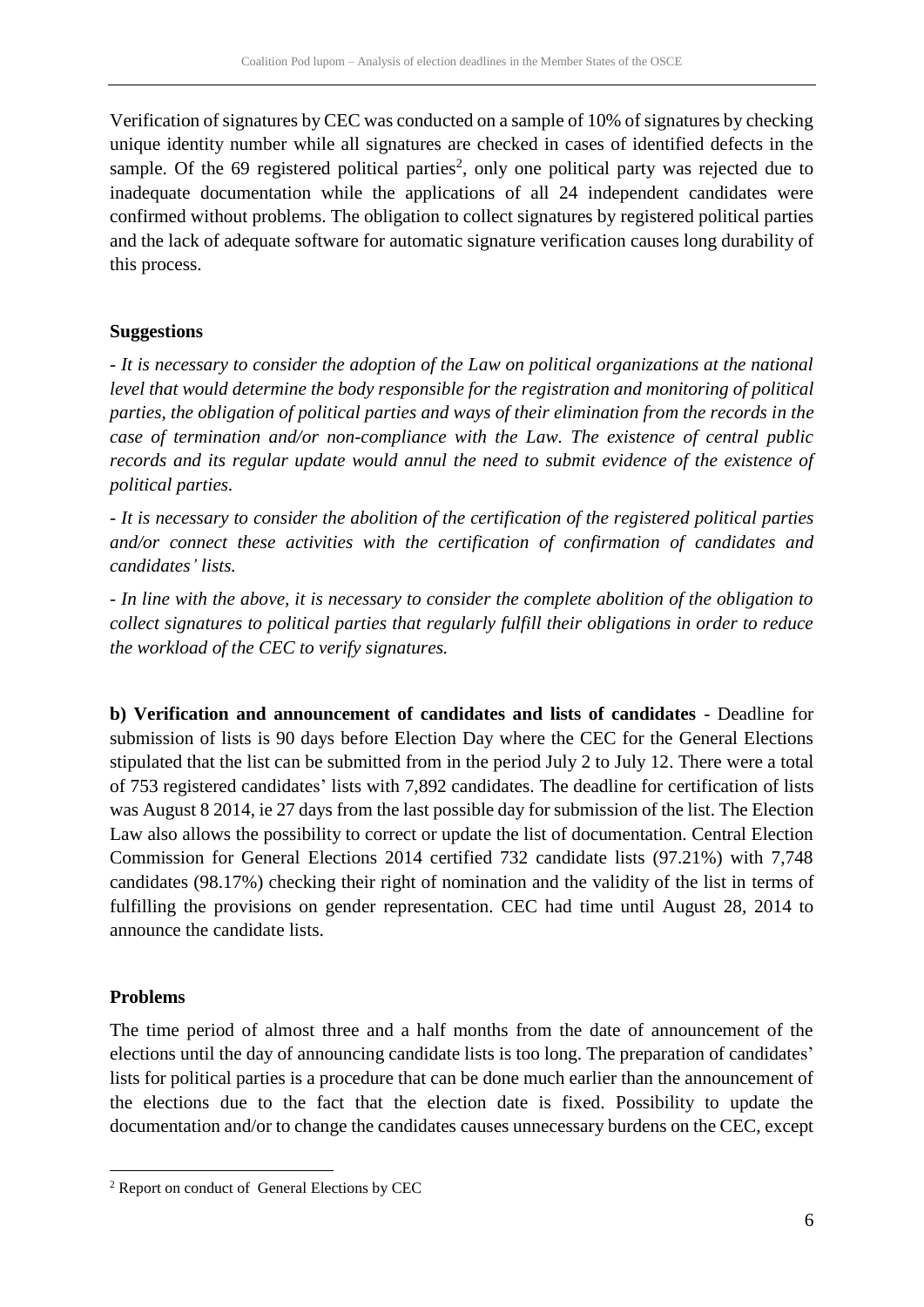in case of death of a candidate. The lack of adequate software to check the candidates' lists also extends durability process.

#### **Suggestions**

*- It is necessary to consider shortening the deadlines for the submission, verification and announcement of candidates' lists.*

*- In order to shorten the deadlines, it is also necessary to introduce the practice of automatic rejection of the list in the case that it does not meet the prescribed requirements.*

**c) Voters' register** – in BiH there are four cross-sections of voters' register that have data on the number of registered voters, and the voters' register becomes final 45 days before the election. The first cross-section of voters in the CVR was made the day before the announcement of the elections May 14, 2014 and was used to create temporary Excerpt from the Central Voters Register (CVR); a second section was made as on July 29, 2014 and was used to determine the number of polling stations and to make the specifications for the printing of ballots; the third section was made on August 28, 2014 and was used to made the Excerpt from the final voter's register which was distributed to polling stations; and the fourth section was made on Election Day, in order to determine voting rights of voters who voted by unconfirmed ballots. Following the publication of the first section and making temporary excerpts of the CVR, the Law allows 74 days for the submission of data on changes in the records of displaced persons, registered citizens who vote out of BiH, and determining the voting option for voters from Brčko District, or for the so-called active voters' registration. CEC received 49,634 requests/requirements for registration to vote outside BiH and after the expiry of the deadline for appeal (August 26) rejected the 5,013 applications for registration or 10.9% of them. Voters who are homebound could register to vote via mobile team up to September 9, 2014. Voters who have changed residence in less than 45 days from the Election found themselves on the list of voters in previous residence, while the citizens who became adults after the conclusion of the voters' list, voted by unconfirmed ballots. Municipal Election Commissions receive excerpt from the voters 20 days before Election Day.

### **Problems**

Deadlines for cross-section and the conclusion of the voters' register were adequate for the period after the war when there was a big problem with the registration of a large number of voters living outside of BiH and the large number of displaced persons and refugees. Sending a large number of forms for registration of voters abroad is complicated, time consuming and expensive process which due to frequent changes of residence of citizens living abroad cannot guarantee their delivery. The prescribed period of 74 days for the submission of data on the registration of displaced persons and persons living outside of Bosnia and Herzegovina needs to be shortened and moved closer to Election Day. Deadline for voting via mobile teams should also be closer to Election Day, as well as the deadline for delivery of the Excerpt from the voters' register to Municipal Election Commissions.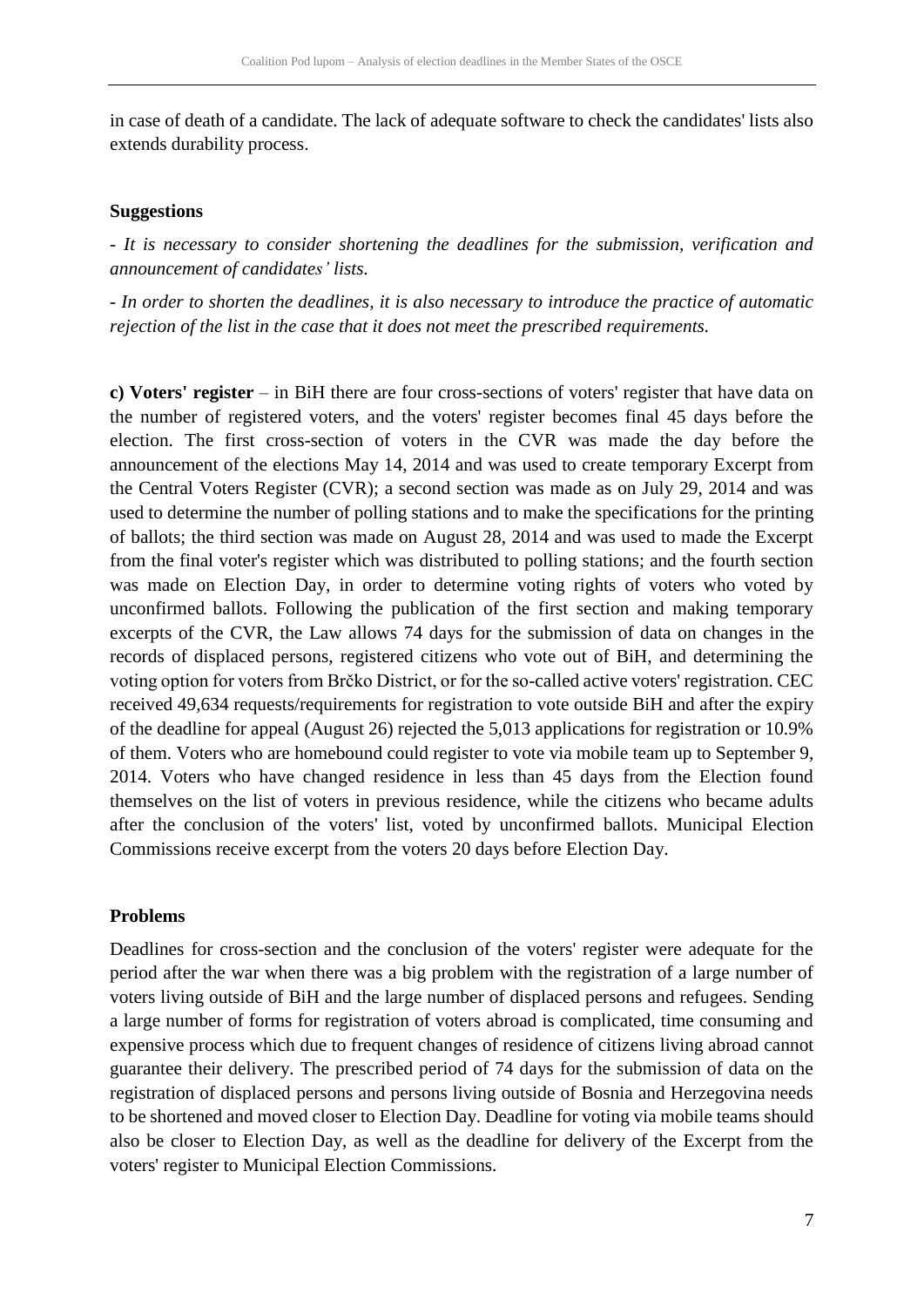### **Suggestions**

*- It is necessary to consider the possibility of shortening the deadlines related to the voters' register and moving them closer to the Election Day. This is especially related to the deadline for an active registration of voters residing outside BiH, registration of voters voting via mobile teams, and the deadline for the conclusion of the final Excerpt from the voters' register.*

*- It is necessary to consider the possibility of removal of the CEC's obligation to submit registration forms to citizens who are outside BiH.*

*- Due to the relatively small number of voters who vote in DCMs, it is necessary to consider the removal of this option.*

**d) Determination of polling stations** - the number, types and locations of polling stations are determined 65 days prior to the Elections while the Municipal Election Commission announces the exact address of polling stations 15 days before the Elections. Four types of polling stations are being determined: regular, for absentee voting, voting by unconfirmed ballots and voting abroad. Voters were enabled to find out the exact address of their polling station via SMS.

### **Problems**

These two actions are almost identical and represent double work for the local election commission. Polling stations that should be marked "in absence" are often labeled "personal", "personal 1991" and "absence", which confuses voters. In some municipalities there were opened special polling stations for voters voting by unconfirmed ballots, while in some municipalities those polling stations were in the same place as the ones labeled "in absence" which is a good practice with regard to reducing the costs of the election committees.

### **Suggestions**

*- Having in mind the minimal changes in the voters' register compared to previous elections, as well as the continuity of the local election commissions, it is necessary to consider the possibility that the exact location and address of polling stations are determined and announced once, 15 days before the election.*

*- It is necessary to consider that in each local constituency is opened one "particular" polling station in which can vote absentees voters who are not enrolled in the CVR, but they have a valid document.*

**e) Election results** - the Law prescribes the announcement of election results within 30 days from the Election Day. Polling station committees are obliged to deliver the determined results from their polling station to the local election commission within 12 hours from the closing of the polling station. Local election commission shall enter the received results in the information system and announce the results within 24 hours after the polls closed. Results are published successively starting from midnight on Election Day and in precisely set deadlines. For the verification of the election results and the counting of votes received by post there is a Head center. The center counts the votes ex officio and upon the request of authorized proposer and decisions of the CEC recounts the ballots from some polling stations and for specified races.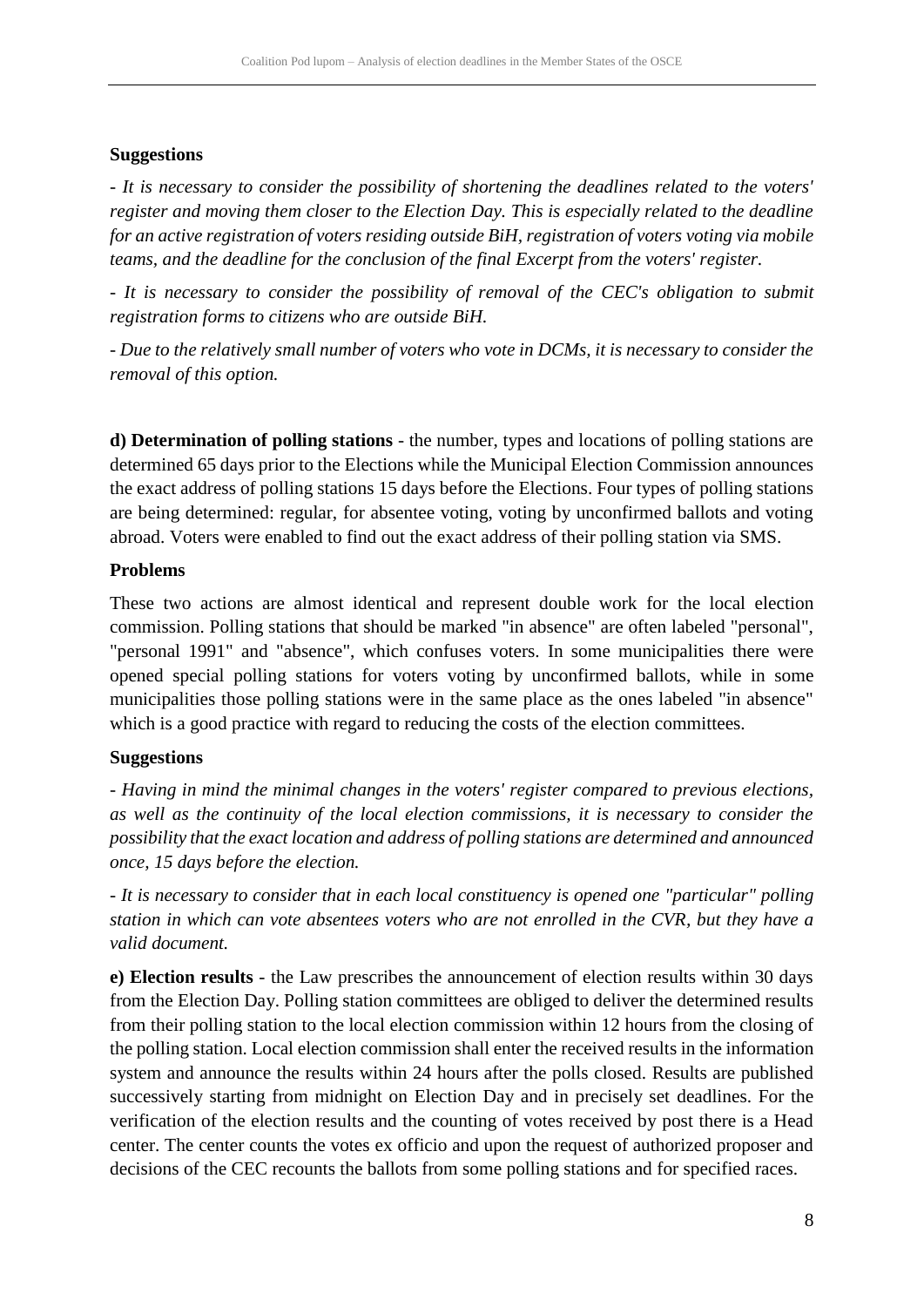# **Problems**

Due to inadequate system of training and inadequate preparedness of local election commissions and polling station committees, there are frequent requests for a recount on both grounds in practice. A legal provision which allows the local election commission to accept the minutes of the polling committee with inaccurate test accuracy in practice leads to a large number of polling stations where there are significant discrepancies in test accuracy requiring a recount of the ballots. This leads to a kind of blockade and delay in the announcement of the election results in local election commissions where there is a large number of these polling station committees and races which affects the dynamics of the announcement of results by the CEC. Although the CEC regularly announces the results in accordance with the BiH Election Law, this creates the perception in the public of inability of the election administration and doubts about the election results.

### **Suggestions**

*- It is necessary to consider the possibility that all the members of the polling station committee participate in the handover of election materials in the local election commission. If there are discrepancies in the test of accuracy when entering data into the information system, it is necessary to provide the opportunity for correction to the polling station committee.*

*- It is necessary to consider the option of (non)acceptance of the minutes of the polling station committee if there are discrepancies in test accuracy after corrections and repeat the elections at that polling station within 7 days.*

*- Consideration should be given to the option that the ballots from abroad have to arrive by Election Day and their counting should be scheduled on the day of the Election, and announce these results at midnight, with the first preliminary results***.**

# **METHODOLOGY**

1

Research methodology is based on a detailed study of election legislation, primarily the Election Laws of the Members States of the OSCE, 39 out of 57 of them. Due to limited capacity, as well as taking into account the relevance of the legislation in the context of BiH, the research excluded a certain number of Member States, mainly those with Anglo-Saxon legal tradition, countries outside Europe as well as the smaller European countries like San Marino, Andorra, etc. 3

The survey includes the following countries: Albania, Armenia, Austria, Azerbaijan, Belarus, Bulgaria, Montenegro, Czech Republic, Denmark, Estonia, Finland, France, Georgia, Netherlands, Croatia, Iceland, Italy, Kazakhstan, Kyrgyzstan, Latvia, Lithuania, Hungary, Macedonia, Moldova, Norway, Poland, Portugal, Romania, Russian Federation, Slovakia, Slovenia, Serbia, Spain, Sweden, Switzerland, Turkey, Ukraine and Uzbekistan.

<sup>&</sup>lt;sup>3</sup> Research did not include the following Member States:

Andorra, BiH, Greece (no available translation of the Election Law to English), Ireland, Canada, Liechtenstein, Luxembourg, Malta, Monaco, Mongolia, USA, San Marino, Tajikistan, Tunisia, Turkmenistan, United Kingdom and Vatican. The Election Law of BiH was analyzed separately and used for comparison of electoral solutions.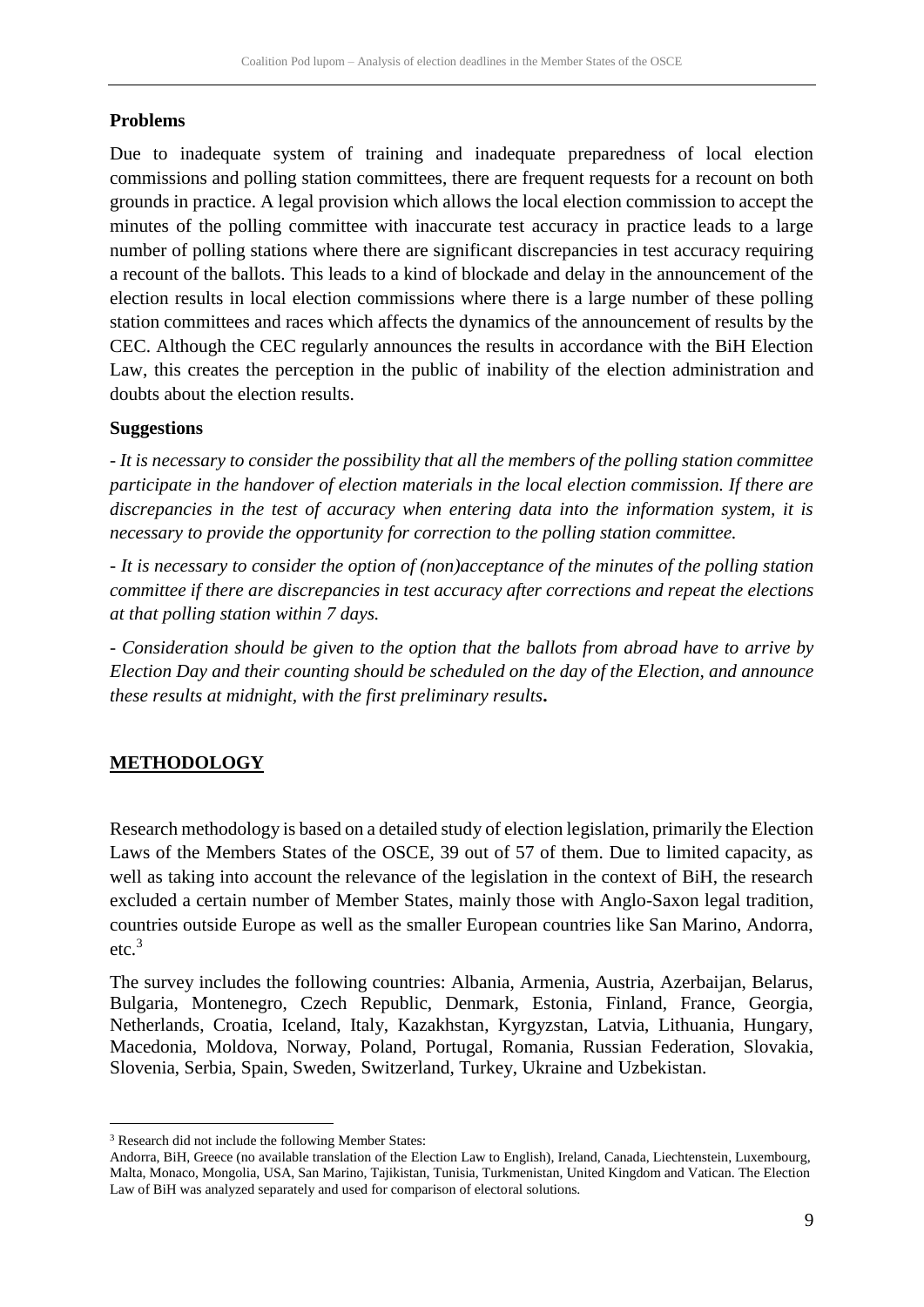For this research the OSCE/ODIHR database of legal regulations of the Member States of the OSCE was mainly used<sup>4</sup>. It is important to emphasize that most of the translations are unofficial and made just for research purposes. Reports of election monitoring missions by  $OSCE/ODHR<sup>5</sup>$  were used as an extra source along with other available information from organizations dealing with electoral processes<sup>6</sup>.

For this purpose, the Coalition 'Pod Lupom' formed a working group composed of 8 researches/collaborators out of over 200 applicants that applied to Coalition's public call for researchers/collaborators.

The data that will be presented in this study were obtained in a way that the Coalition primarily divided the states per members of the working group. After that, working group received tasks according to areas/topics on which they had to provide adequate answers from Election Laws and regulations of countries they were researched about.

The received answers point out different legal traditions, emphasizing at the same time different levels of development of political culture, election awareness which can be assessed through the level of regulation of certain areas. So countries that can be characterized as those with highly developed awareness of the election process and the rules of conduct for the election (eg. The Scandinavian countries) very poorly define a number of questions, and give to election commissions, and sometimes even to citizens, quite wide powers to organize and conduct elections. On the other hand, countries that have in their recent past gone trough a transition of their political and economic systems, and even wars, tend rather to have a very detailed regulation of all segments related to the electoral process, which again points to the efforts of these countries to thus prevent potential election fraud and manipulation. This variety of regulations was a challenge in making an analysis in terms of recognizing trends and common features that can possibly serve as examples of good practice for BiH.

# **ANALYSIS BY AREA:**

ELECTIONS ANNOUNCEMENT AND CERTIFICATION OF POLITICAL PARTIES

1

<sup>4</sup> <http://legislationline.org/>

<sup>5</sup> [http://www.osce.org/odihr/elections;](http://www.osce.org/odihr/elections)

<sup>6</sup> [http://www.idea.int/elections/;](http://www.idea.int/elections/)<http://aceproject.org/>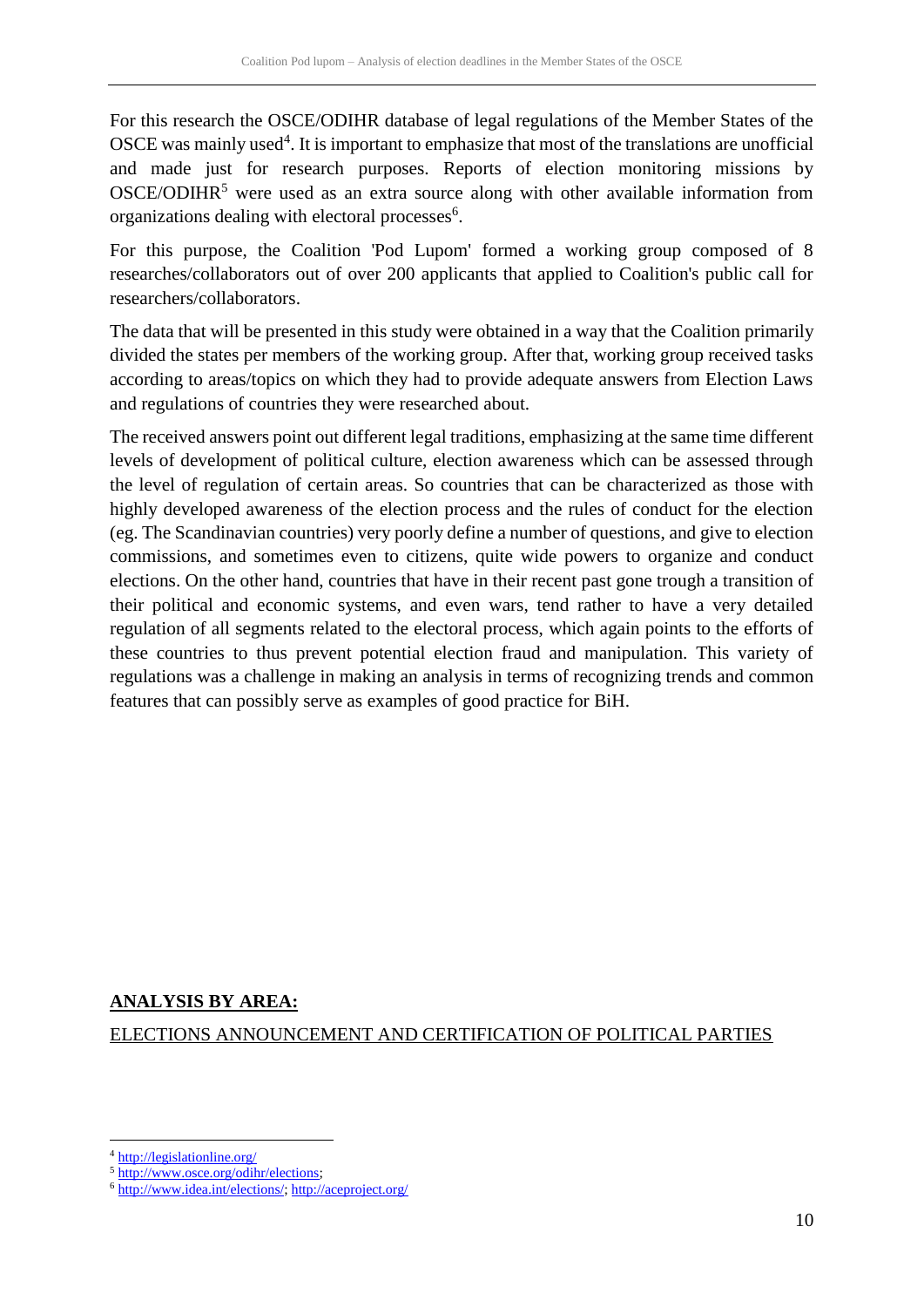Central Election Commission (CEC BiH), on the basis of the  $BiH<sup>7</sup>$  Election Law announces elections at all levels. All elections are held on the first Sunday in October of the election year<sup>8</sup>. CEC BiH annouces elections no later than 150 days before the Election Day. The Election Law provides for different deadlines when it comes repeated, delayed and early elections (Chapter 14).

Applications for certification of political subjects for the elections in Bosnia and Herzegovina are submitted to the CEC in 135 days before the Elections (political parties and independent candidates), or 110 days (coalitions and lists of independent candidates). The deadlines for response by the CEC are 15 and 7 days respectively. After verification of political subjects, follows the submission of candidate lists, which must be done 90 days before the Elections. The CEC has a deadline for response of 25 days and approved final candidate lists are published in the official gazettes at least 45 days before the election.

When it comes to announcing elections, in the laws and regulations available of analyzed states of the OSCE, in  $23.1\%$ <sup>9</sup> of them the term is not defined or cannot clearly identified. The three countries call for elections in relation to the time of termination of the current mandate (Slovenia, Albania and Lithuania), where in relation to the time of termination of the current mandate elections are published from 4.5 to 9 months earlier. In the other 27 states, or 69.2%, elections are held on average 81.2 days ahead of Election Day. The minimum number of days that must elapse from the date of the announcement until elections was recorded in Croatia (30 days), while the maximum was recorded in Germany (6 months or 180 days).



<u>.</u>

<sup>7</sup> Articles 1.14. and 2.9. of the Election Law of BiH

<sup>8</sup> Except when that date conflicts with a religious holiday of one of the constituent peoples of Bosnia and Herzegovina; in this case the CEC BiH schedules Elections for the Sunday after the first Sunday in October, which does not coincide with religious holidays.

<sup>9</sup> Sweden, Ukraine, Norway, Denmark, Iceland, Latvia, Kazakhstan, Uzbekistan and the Netherlands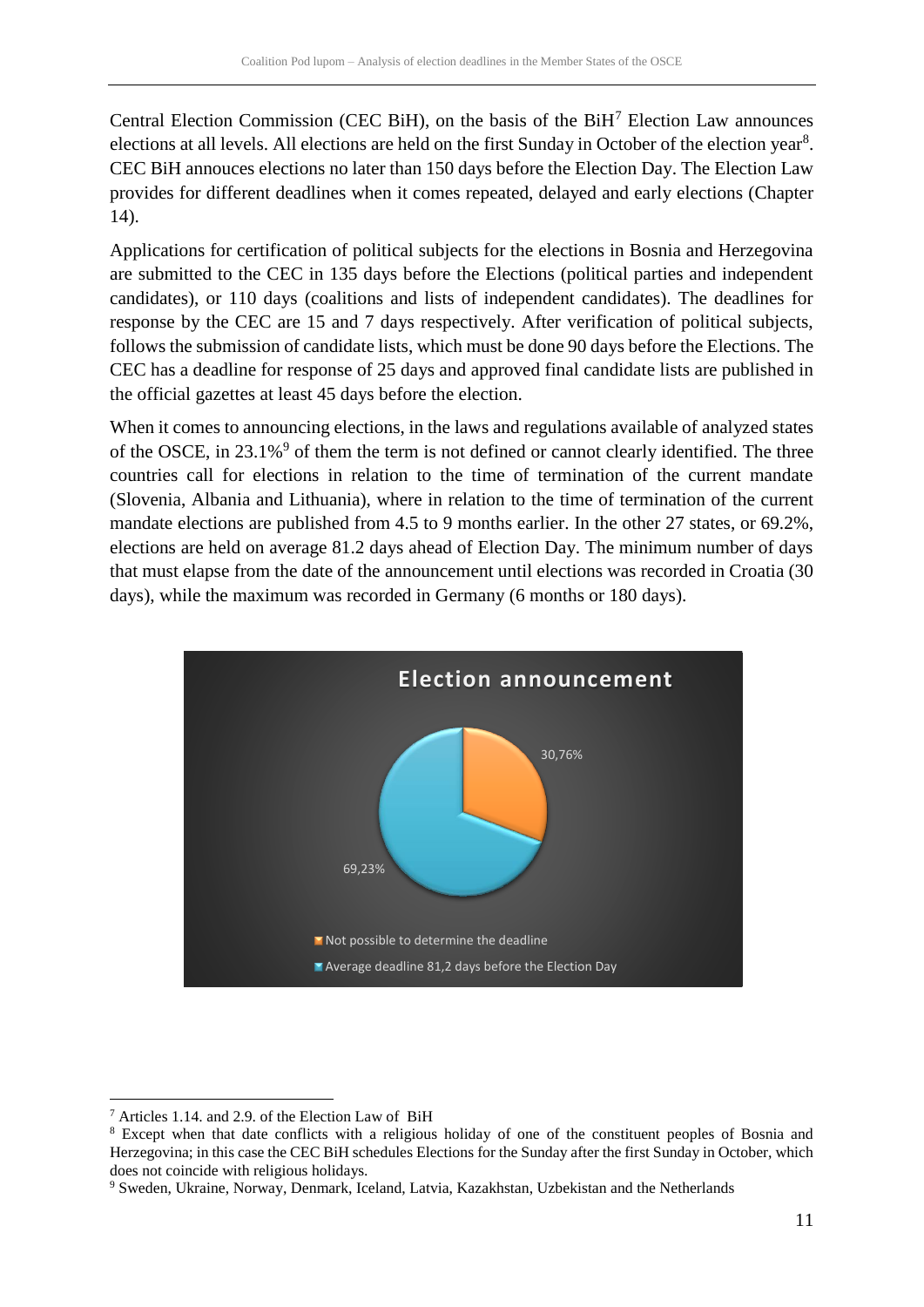By analyzing the provisions concerning the registration and certification of political subjects in the elections, it was noted that the two procedures are explicitly separated in regulation of  $10^{10}$ of the 39 states (25.6%). In the other 29 countries or 74.4% the specific deadlines for certification and/or decision of the competent authority for the elections are not stated, but the deadlines by which political subjects apply for participation are defined. These terms are set quite differently and range from eg. in Sweden - about 180 days before the election for registration of the party for the elections without defining other terms; in Slovakia and Belarus, where the deadline for registration is 90 days before the election. Other countries define this period between 60 and 25 days before the Election Day<sup>11</sup>.

#### **VOTERS**

1

At the elections in Bosnia and Herzegovina, whether the general or local, only those who are registered in the Central Voters Register (CVR) have the right to vote. CEC BiH is in charge of CVR. Since 2006, the passive registration of voters is present. In order to be entered in the CVR, a person must possess IDEEA BiH ID card or apply for a same. CVR is concluded 45 days before Election Day. The Election Law provides voting outside BiH for refugees from BiH and people temporarily living abroad<sup>12</sup>. For this category of voters there is an active registration and the CEC prescribes the deadlines and ways of registration. The deadlines for the announcement of the final list of voters is defined by the Law and the implementing regulations of the CEC. Central Electoral Commission is obliged to deliver an Excerpt from CVR to each constituency which includes all eligible voters in a given constituency no later than 20 days before the Elections.

In analyzed countries, the deadlines for annoucement of final voters lists vary from eg. 25 days in Azerbajan to 7 days in Estonia, Lithuania, Czech Republic. Passive registration is present in 1 out of 39 states ie 28,2%, while in the other 28 states (71,8%) is not possible to determine whether it is active or passive registration.

# LITHUANIA, ESTONIA AND CZECH REPUBLIC

Voters list is annouced 7 days before the elections

<sup>&</sup>lt;sup>10</sup> Deadlines are stated in relation to the Election Day. Slovenia: registration 25 days before the election, certification 18; Romania: 40 days, decision within 48 hours; Ukraine: 75 days, decision within 5 days; Norway: the application within 150 days, decision within 60 days; Armenia: 45 days, certification to 35 days; Latvia: registration 40 days, announcement 10 days before the election; Azerbaijan application 30 days a decision within 5 days; Estonia: registration 45 days, decision within 5; Serbia: registration 15 days, decision within 24 hours; Kazakhstan: the application within 30 days, decision up to 20 days before the election

<sup>&</sup>lt;sup>11</sup> Exceptions are Spain and Croatia that define the deadline in relation to the date of announcement of the Elections, Spain 15 days after the announcement and Croatia no later than 14 days from the date of the announcement.

 $12$  Under the following conditions: they are citizens of BiH, they are at least 18 years old or will be 18 by Election day, and that they have a permanent residence in BiH.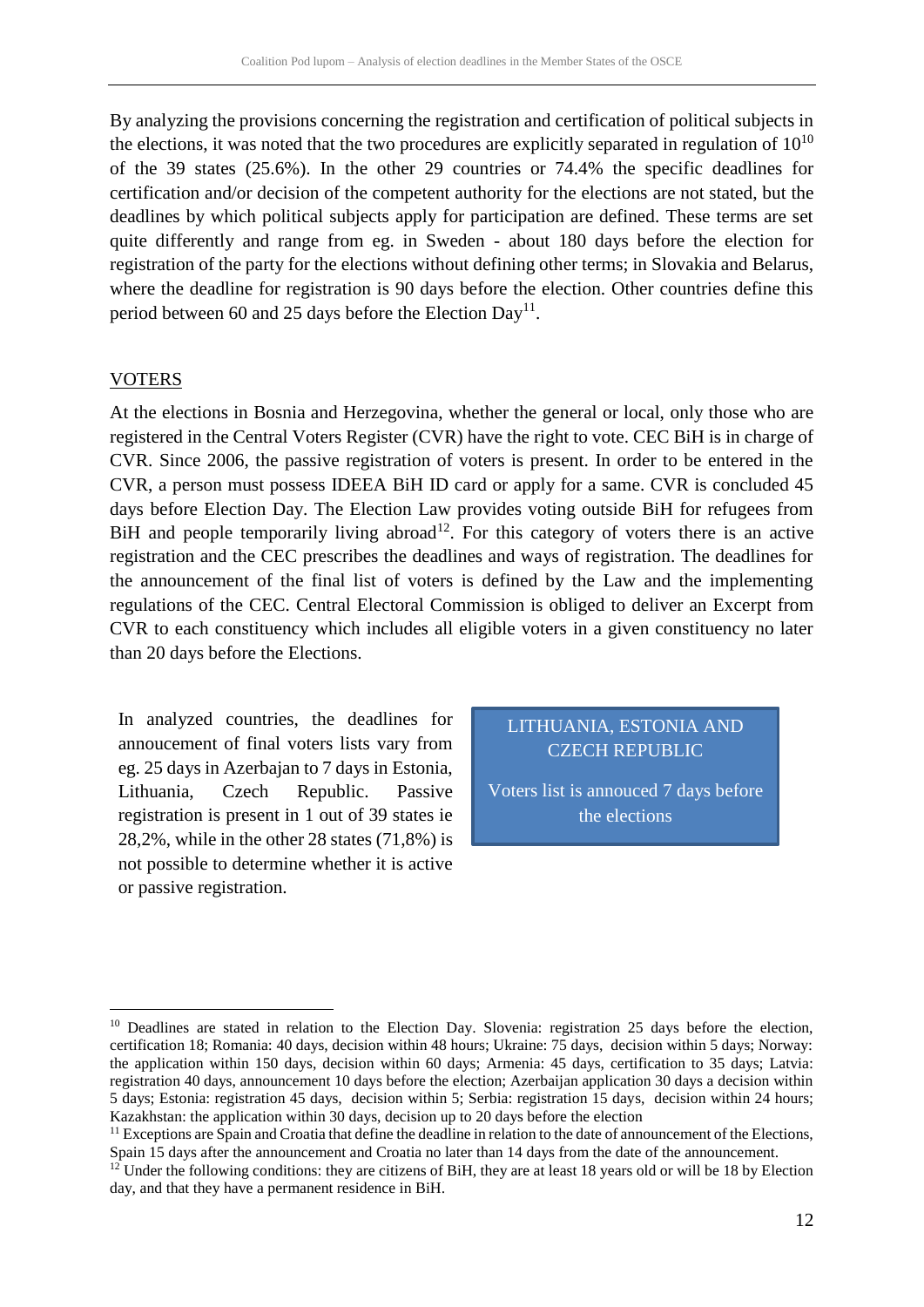This is because these regulations generally define the terms or ways to change voter lists, but not the original drafting or responsibility for their composition.

When it comes to voters' from, lets say, a special category, from the perspective of Bosnia and Herzegovina in terms of voting of displaced persons, only two of the mentioned countries had identified such categories - Turkey and Russia. The deadline for the registration of such voters in Turkey is 15 days, and in Russia three days before the election. In other countries, special categories are generally separated persons in military or similar services and missions, persons with disabilities, persons serving prison sentences, patients etc. The longest recorded deadline for registration of those voters is 82 days in Austria, while in other countries which explicitly provide such categories and deadlines, an average deadline is  $19.8 \text{ days}^{13}$ . As an interesting comparative solutions in regard to special categories of voters, one can point out the following examples: in Switzerland<sup>14</sup>, the person who can not vote personally for health reasons on Election Day gives his/her personal identification and medical certificate about the health to another person that can then vote for him/her; France has provided similar only by proxy; in Sweden the voter can choose to vote by the so-called messenger. When it comes to voting via mobile teams, it is worth to point out a solution where such voting is allowed to voters, who are entitled to such a form of voting, on Election Day: Estonia, Serbia, Belarus, Moldova and Russia. These solutions usually have a limit until when a person can apply for this type of voting on the Election Day.

## DETERMINING NUMBER AND LOCATION OF POLLING STATIONS

Determination of the number and location of polling stations (PS) in Bosnia and Herzegovina is defined by the BiH Election Law and implementing act of the CEC ie the Instruction on types, method and deadlines for determination of BM. The latter specifies this procedure. Number of BM is determined by local election commissions (city / municipal / Brčko District Election Commission) no later than 65 days before the election, and the locations of these immediately afterwards. No later than 15 days before Election Day, the local election commissions announce which PS are determined for voting with their exact locations.

When analyzing the available laws and regulations of states that are the subject of this study, it was noted that only  $8^{15}$  of the 39 (20.5%) states do not explicitly regulate this

1

#### AUSTRIA

Locations of polling stations are announced 5 days before the Elections

<sup>&</sup>lt;sup>13</sup> Note: in order to obtain this percentage we used the longest given deadline by country asoften different categories have defined different deadlines. In 46% of the analyzed countries, specific categories are either not covered by the analyzed regulations or it can be concluded that general provisions for voters are related to them. These are: Romania, Norway, Denmark, Iceland, Germany, Switzerland (Canton Zurich), Albania, Azerbaijan, Estonia, Montenegro, Ukraine, Kazakhstan, Belarus, Finland, France, Spain, Czech Republic, Croatia

<sup>&</sup>lt;sup>14</sup> Note: When analyzing Swutzerland the focus is placed on one canton, namely Canton Zurich, considering that these regulations differ greatly from one canton to another, and federal law does not define these issues or defines them very vaguely, leaving cantons the freedom of detailed planning.

<sup>&</sup>lt;sup>15</sup> Slovenia, Norway, Denmark, Iceland, Hungary, Estonia, Netherlands and Czech Republic.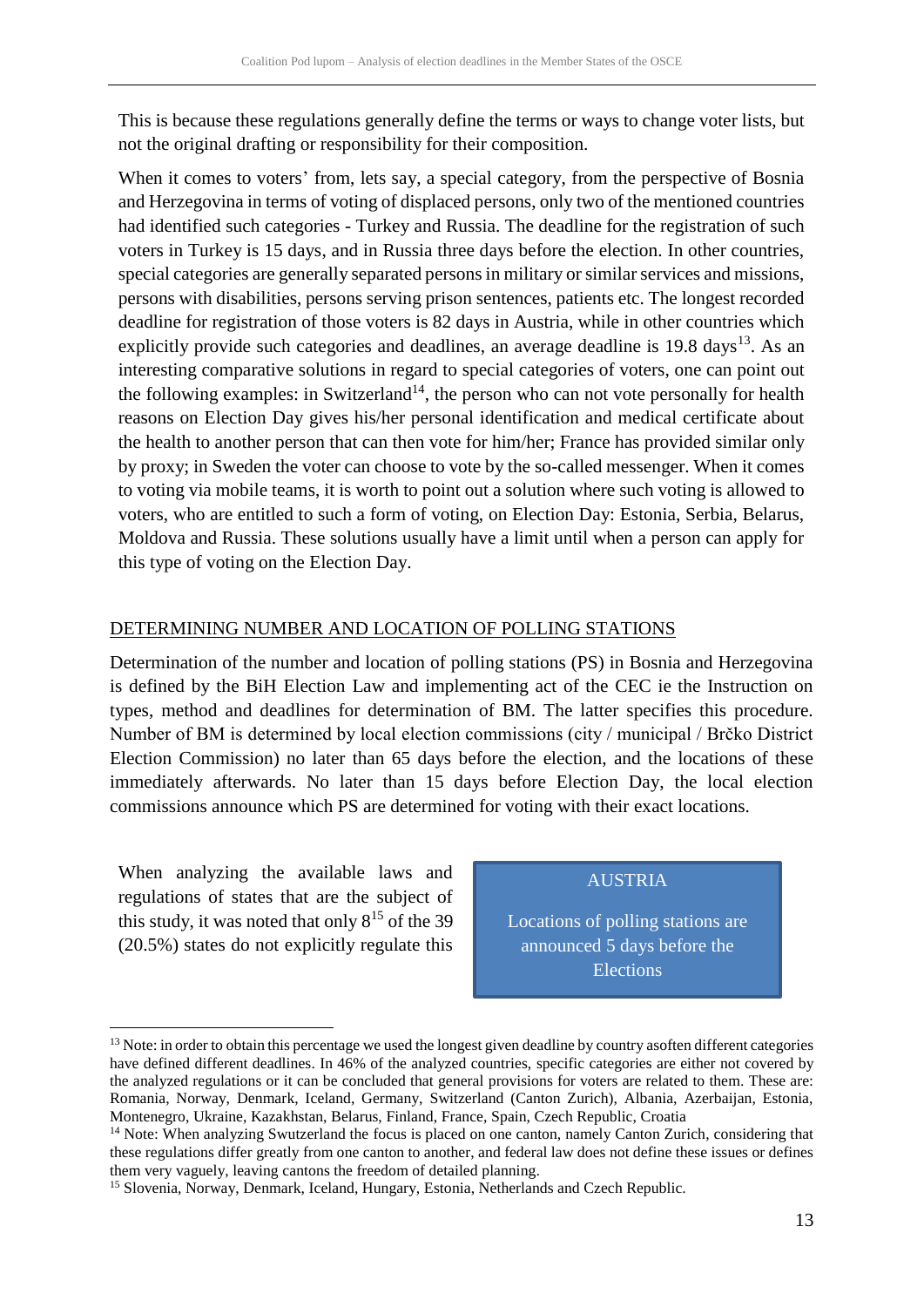area with deadlines or similar. Typically, they state that the PS will be determined

'timely', or the determination thereof are not mentioned. When we take the average of other countries analyzed, we come to the data that the number of polling stations, and in many countries this deadline applies to the announcement of the location, is determined 41.1 days before the Election Day<sup>16</sup>. The longest recorded period is in Ukraine and is 175 days before the elections, while the shortest recorded in Austria and Germany of only 5 or 6 days before the election.

## ELECTION CAMPAIGN

The election campaign in Bosnia and Herzegovina is defined by the BiH Election Law. The Law, therefore, provides that the election campaign lasts 30 days before Election  $Day<sup>17</sup>$ . The Law provides a number of rules of conduct of political subjects; however it is often evident that there is violation of these, somewhat general, provisions by political subjects. This applies especially to campaigning prior to the scheduled period, especially by political subjects already in the government. The media silence, a period when political advertising and agitating is prohibited, begins 24 hours before the opening of polling stations and lasts until they close.

In about 64% of the analyzed states media silence is defined in such a way as it was done in Bosnia and Herzegovina, however, the campaign and its duration is very different. So  $12^{18}$  of the 39 states (30.7%) do not define the election campaign, its duration nor the election silence. Most of these countries, though not all, belong to those European countries which have developed democracy, and where there are strongly established conventional norms of political action and behavior. Estonia, Montenegro, Kazakhstan, Moldova and Croatia election permit the start of the election campaign from the date of certification of candidates for participation on the elections

ie from the annoucement of election lists. Georgia, on the other hand, allows the campaign from the date of announcement of the elections, Uzbekistan three months before the expiration of the current mandate of representatives, while the remaining countries specify the duration of the campaign by the number of days in relation to the Election Day.

1

### UZBEKISTAN

Campaign begins three months before the expiration of the current mandate

 $16$  Spain is the only country that defines this deadline in relation to the date of announcement of the elections, so it is not taken into consideration when calculating this average (6 days after the announcement) <sup>17</sup> Election Law of BiH, Chapter 16,

[http://www.izbori.ba/Documents/documents/ZAKONI/Izborni\\_zakon\\_PRECISCENI\\_TEKST-srp.pdf](http://www.izbori.ba/Documents/documents/ZAKONI/Izborni_zakon_PRECISCENI_TEKST-srp.pdf)

<sup>&</sup>lt;sup>18</sup> Norway, Denmark, Sweden, Iceland, Austria, Germany, Switzerland, Serbia (which defines the election silence 48 hours before the election, but not the duration of the campaign), Lithuania (30h election silence before the election), the Netherlands, Belarus (prohibited political activities on election day ) and Finland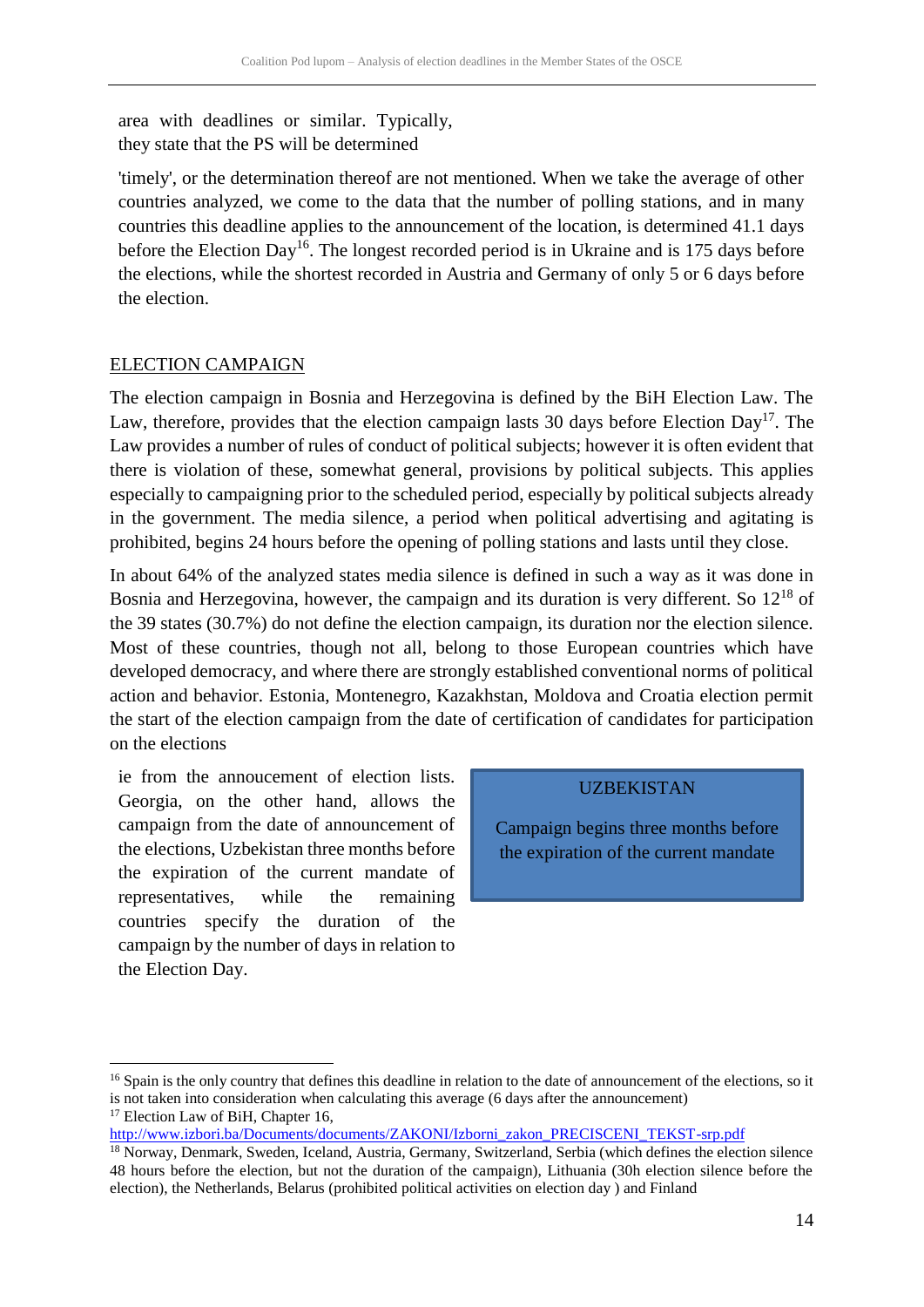# VOTING BY MAIL

The election law foresees also voting by mail. BiH citizens abroad and who are entitled to vote may choose to vote by mail. Also, citizens who have the status of displaced persons<sup>19</sup> have the right to vote in person or by post for the municipality in which they had their residency according to the last census. CEC BiH, for the last elections held in October 2014, distributed a voter package to these voters about 6 weeks before Election Day (in the period August 23 to 28). The return ballot envelopes are accepted for counting if they arrive no later than two days after the election with the postmark or date of sending not later than the date of the election.

Comparative analysis of observed states of OSCE showed that  $23^{20}$  of the 39 states or 58.9% do not provide voting by mail or from the available legislation it is not evident how and in what way the postal voting is regulated. When it comes to these countries, voting by mail means also the postal voting from abroad and within the country.



Of the countries that provide voting by mail, or in the available regulations specify the postal voting the following was recorded: only  $8^{21}$  of the 16 states precisely when the voting material must be sent to the voter, and the average of these deadlines is 17,6 days before the Election Day. The longest deadline is in Slovakia –

<u>.</u>



<sup>&</sup>lt;sup>19</sup> Article 1.1.a., paragraph 1, item 10 of the Election Law, "displaced person/refugee" means a citizen of BiH who has the right to vote and has a residency abroad in the status of a refugee from Bosnia and Herzegovina.

<sup>20</sup> Georgia, Romania, Ukraine, Norway, Armenia, Denmark, Bulgaria, Albania, Azerbaijan, Montenegro, Serbia, Kazakhstan, Belarus, Finland, Macedonia, Moldova, Portugal, Czech Republic, Uzbekistan, Croatia, Turkey, Kyrgyzstan, Russia.

<sup>21</sup> Latvia, Switzerland (Canton Zurich), Lithuania, France, Slovakia, Italy, Poland, Germany. Iceland does not specify any deadlines, Hungary and the Netherlands for the delivery of materials to voters predict it to be done "as soon as possible '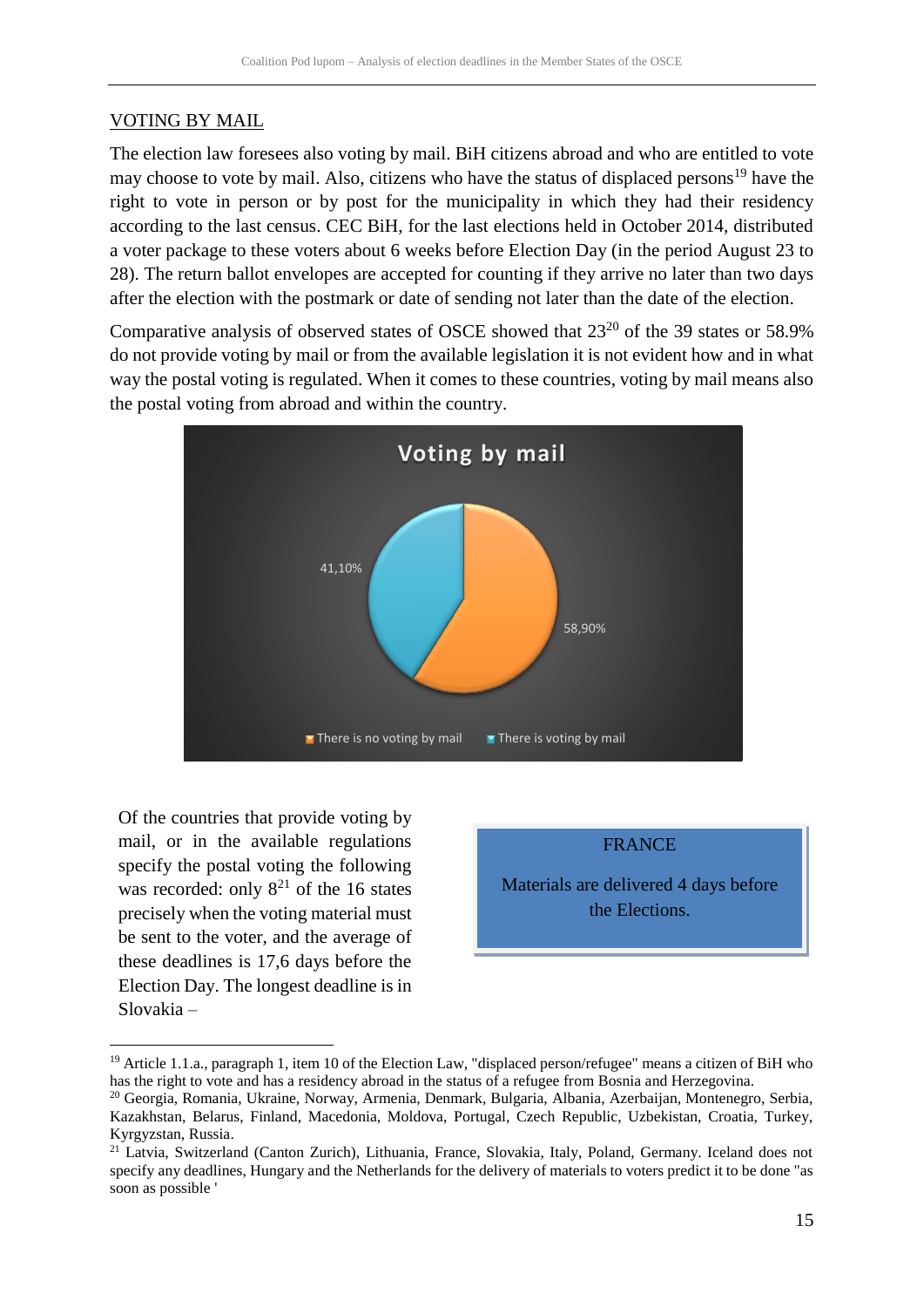35 days, and the shortest in France, where the material will be delivered 4 days before the Elections.

When it comes to returning completed ballots to the appropriate election commissions in their home countries, provided regulations of only  $11^{22}$  states specify deadlines for sending or receiving ie such procedures for counting votes. These deadlines are set so differently that it is not possible to draw any section or for the majority find a common denominator. For example, Latvia determines that the material must be returned 'immediately' after reception, Spain that the material has to be sent at least 3 days before the election, and in Switzerland the deadline is by the end of Election Day. Other countries generally define the deadline in a way that defines when the material must be received in order to take these ballots into account while counting. In Hungary ballots must be received by the authorized comission up to midnight of the day before Election Day, in the Netherlands until 3 pm on Election Day, in Germany until 6 pm on Election Day. It was noted that ballots are accepted for counting after the Election Day in Poland (24 h), and Austria and Slovenia (8 days).

## ANNOUNCEMENT AND DETERMINATION OF RESULTS

Announcement of preliminary and confirmed election results is the responsibility of the CEC BiH. CEC determins the results of direct and indirect elections upon the expiry of the deadline for filing complaints and appeals, as required by the Law. Election Law defines deadlines for determining the election results, while the regulations of the CEC determines the order of determining, informing the public and announcing the results. It is a legal obligation to announce the final results of the election within 30 days of their maintenance. The first preliminary results are announced by the CEC 24 hours after the Election Day, and the rest of the preliminary results are announced by dynamics planned by Guidelines on the deadlines and sequence of election activities, which the CEC adopts for each election.

By analyzing the regulation of 39 states, in  $23^{23}$  of them or 58.9% was recorded that they do not specify the announcement of preliminary election results. In the other 16 countries, these deadlines vary from announcement of the results in the 'morning after the election' in Georgia; no later than 24 hours after the elections in Armenia, Azerbaijan, Montenegro and France; to the longest deadline recorded - 8 days after the elections in Switzerland as an obligation for all cantons.

When it comes to the announcement of the final Election results, also in a number of countries that deadline is not defined or the available legislation does not clearly indicate the same. In particular, such information can

1

### POLAND

The final results are announced 3 days after the Election Day.

<sup>22</sup> Hungary, Latvia, Switzerland (Canton Zurich), Romania, Spain, Slovakia, Poland, Germany, Austria.

<sup>23</sup> Slovenia, Sweden, Romania, Ukraine, Norway, Denmark, Iceland, Latvia, Austria, Germany, Albania, Estonia, Serbia, Lithuania, Belarus, Portugal, Spain, Czech Republic, Slovakia, Uzbekistan, Croatia, Turkey, Russia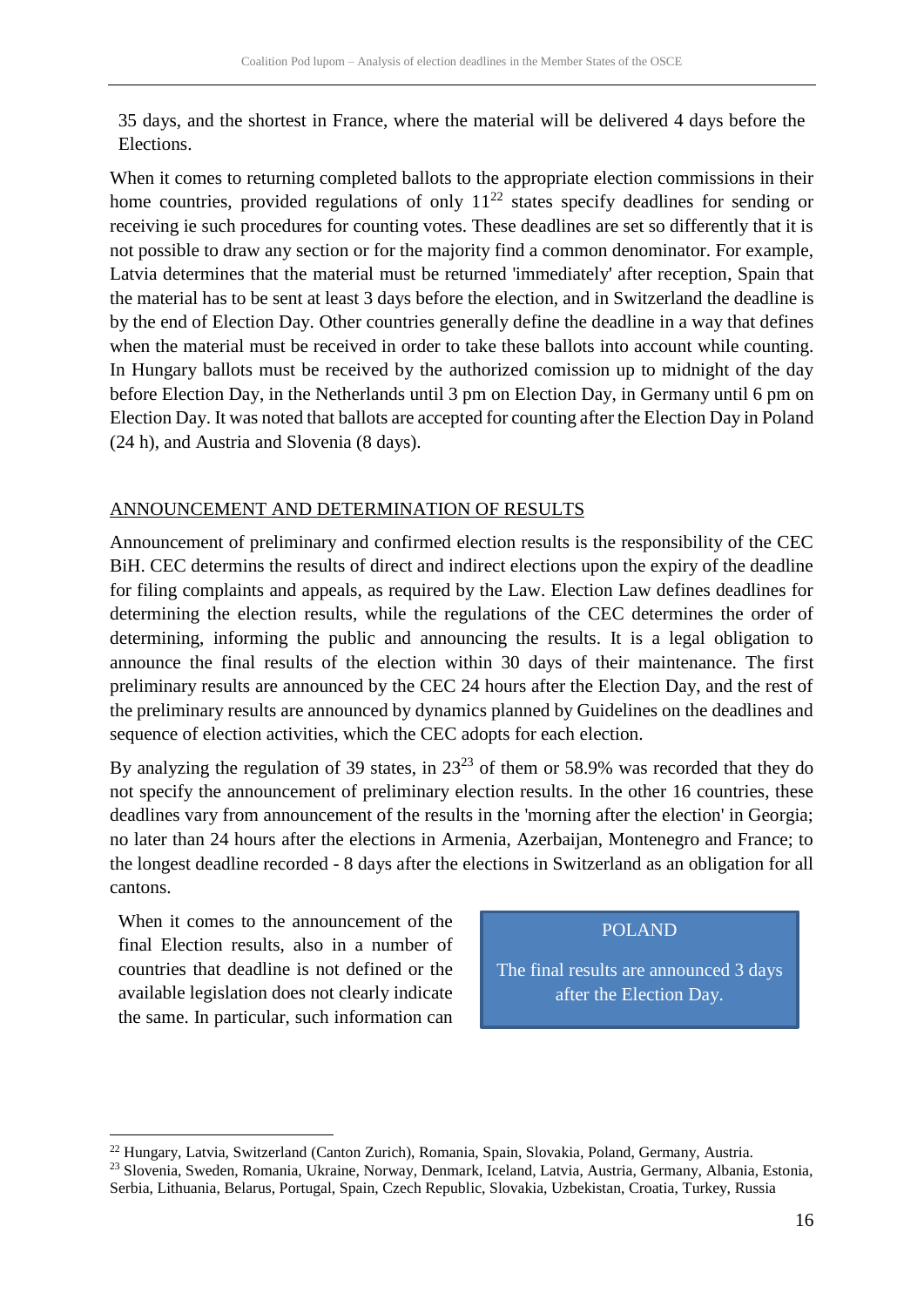not be confirmed for  $20^{24}$  of the 39 states (or 51.28%),

where we have a definition of the announcement of the results in a way that says 'as soon as possible', for example, in Germany and the Netherlands. In the states that define a deadline for the announcement of the final results, 19 of them (48.7%), have an average of 16.2 days from the Election Day to announce the results. The maximum number of days is recorded in Bulgaria and Spain (40 days), and the minimum number of days is recorded in Poland (3 days), Russia (5 days), and Armenia and Lithuania (7 days).

#### **OBSERVERS**

1

The Election Law foresees participation of observers in the election process, international and domestic (partisan and non-partisan), in accordance with the Law and the implementing regulations of the CEC BiH. During the accreditation of observers, Coalition observed relatively complicated procedure of accreditation, especially when you take into account the observation of more constituencies where is necessary to have an accreditation for each constituency in particular. At the same time, this is valid only for domestic observers, not for international observers. Also, when it comes to deadlines for accreditation of observers, international observers are in a more favorable position compared to the local in the sense that the accrediting observation can register up to 7 days before Election Day, while local associations must submit the application 15 days before the election.

The analysis of available regulations of the countries involved in this study showed that in 16<sup>25</sup>/39 countries (41%) observers are not foreseen or particularly emphasized in the Election Law. Out of these countries, it is interesting to say that Hungarian provisions mention international, but not domestic observers; Swiss framework law does not predict nor prohibit observers, so some cantons provide the presence of observers; in the Netherlands, although observers are not mentioned as such, there is a provision that says that 'every person has the right to be at every polling station' which indicates a particular type of allowed civil observation.

When it comes to countries that foresee observers and define deadlines for accreditation of observers  $(23^{26}/29)$  or 58.9%) – the average deadline for the accreditation of domestic observers is 15.68 days before the elections. This average also includes the countries that predict partisan observers, but not citizen observers.

#### **GERMANY**

Potential observers can apply online to observe the elections

<sup>24</sup> Slovenia, Sweden, Romania, Denmark, Iceland, Latvia, Austria, Germany, Switzerland, Albania, Azerbaijan, Estonia, Kazakhstan, the Netherlands, Finland, France, Macedonia, Slovakia, Uzbekistan, Croatia.

<sup>25</sup> Slovenia, Sweden, Norway, Denmark, Hungary, Switzerland, Estonia, Serbia, Lithuania, the Netherlands, Belarus, Czech Republic, Slovakia, Italy, Turkey, Poland.

<sup>26</sup> Georgia, Romania, Ukraine, Armenia, Iceland, Bulgaria, Latvia, Austria, Germany, Albania, Azerbaijan, Montenegro, Kazakhstan, Finland, France, Macedonia, Moldova, Portugal, Spain, Uzbekistan, Croatia, Russia, Kyrgyzstan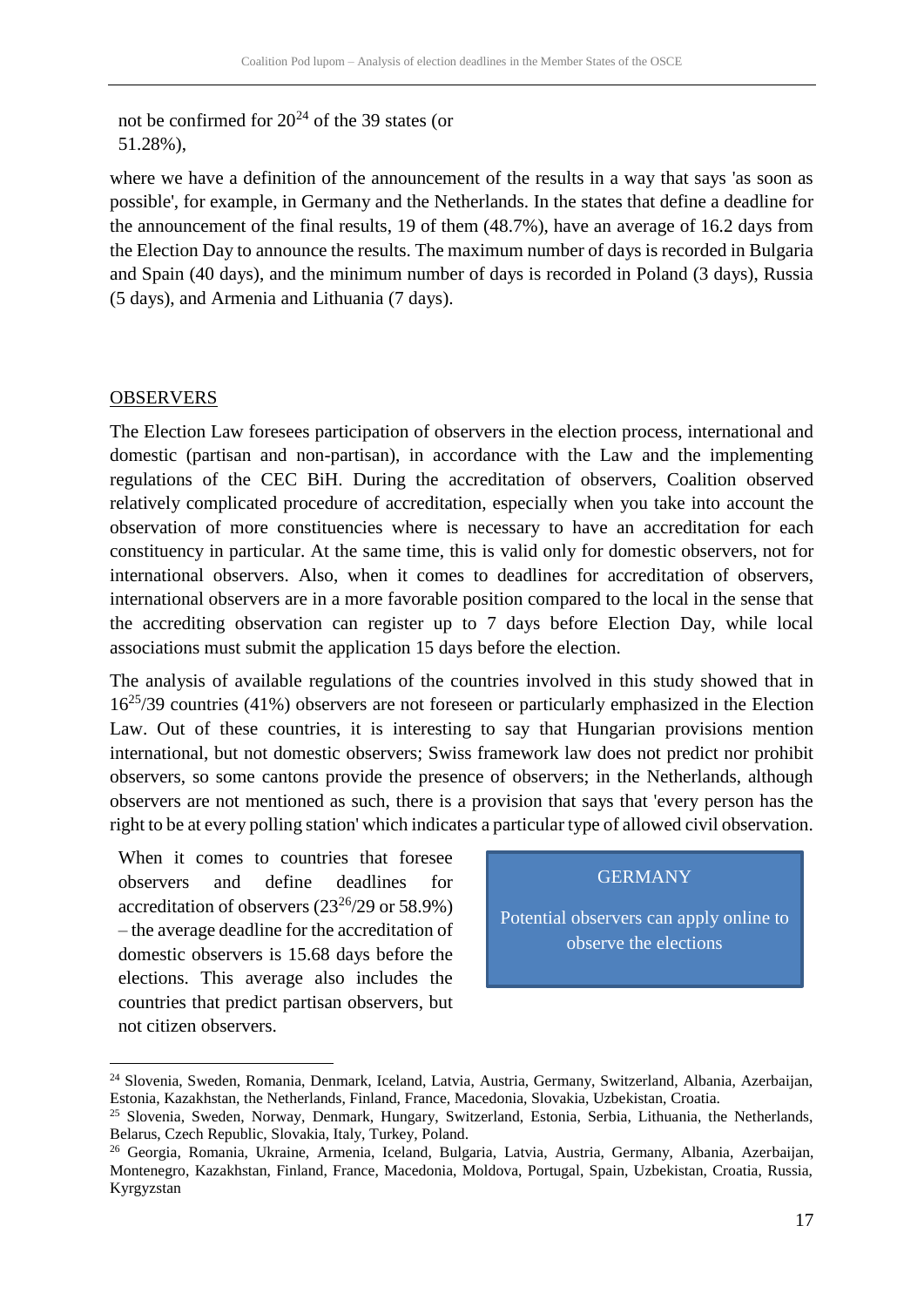For example, we can point out Iceland that foresees party observers, and where the OSCE/ ODIHR recommend that the non-partisan and international observers are also enabled to participate in the electoral process. It is interesting to point out the example of Germany where people who want to observe the elections can apply via the Internet. Macedonia has the most difference in terms of partisan and non-partisan observers, so e.g. partisan observers can apply for accreditation two days before the elections, while non-partisan have to apply 10 days before the election. In Bulgaria observers, domestic and international, can be registered up to Election Day. On the other hand, the average period within which international observers must report election observation is 16 days, which is the maximum deadline for this category provided in Austria and is 60 days. In other countries this deadline ranges mostly between 7 and 15 days.

#### AFTER THE ELECTIONS

<u>.</u>

After determining the results of the elections, which is under the jurisdiction of the CEC BiH, follows the period of government constitution. The Election Law defines the deadlines for constitution of the legislative and representative government, and the BiH Presidency<sup>27</sup>. These deadlines are different depending on the level of government, and the maximum deadline is 30 days from the date of announcement of the final results by the CEC. It should be noted that there is no responsibility (or criminal provisions) for failure to constitute government on any level. Also, there are no early elections, which are scheduled in some countries, especially for situations where it is not possible to form a government within a specified period.

When we look at countries covered by this analysis, the institute of early elections was recorded in 19<sup>28</sup>/39 countries, or 48.7%, while in other countries it is either not forseen or it can not be found in the available legislation, including the Constitution of the states. The same applies to cases of forms of sanctions for failure to constitute the government which is not visible in the available legislation, except the institute of early elections in case of dissolution of the legislative bodies.

Regarding the deadlines for the formation of the executive government, the obtained data mainly concern the appointment of the President of the future government. These data have been reported in a small number of analyzed countries, namely: the Ukraine, Armenia, Hungary, Germany, Albania, Azerbaijan, Montenegro, Finland, Macedonia and Moldova. The deadline for the appointment of the future mandate is from a maximum of 30 days from the first session of parliament in Ukraine and Macedonia, by the deadline of 14 days in Germany where the federal chancellor has to be elected to after the nomination is made by the federal president.

 $27$  The deadline for the constitution of the Cantonal Assembly is no later than 10 days from the announcement of the final results; for the National Assembly of the Republic of Srpska - 15 days; the House of Representatives of the Federation of Bosnia and Herzegovina - 20 days; the BiH Parliament House of Representatives - 30 days. Delegates in the House of Peoples of FBiH and the House of Peoples of Parliamentary Assembly of BiH are elected within 30 days of the certification of the election. The constitution of the municipal and city councils after the local elections shall be made not later than 30 days after the announcement of the certified, final election results.

<sup>28</sup> Georgia, Slovenia, Sweden, Switzerland, Ukraine, Armenia, Denmark, Germany, Azerbaijan, Estonia, Serbia, Lithuania, Belarus, Slovakia, Uzbekistan, Turkey, Russia, Kyrgyzstan, Poland.